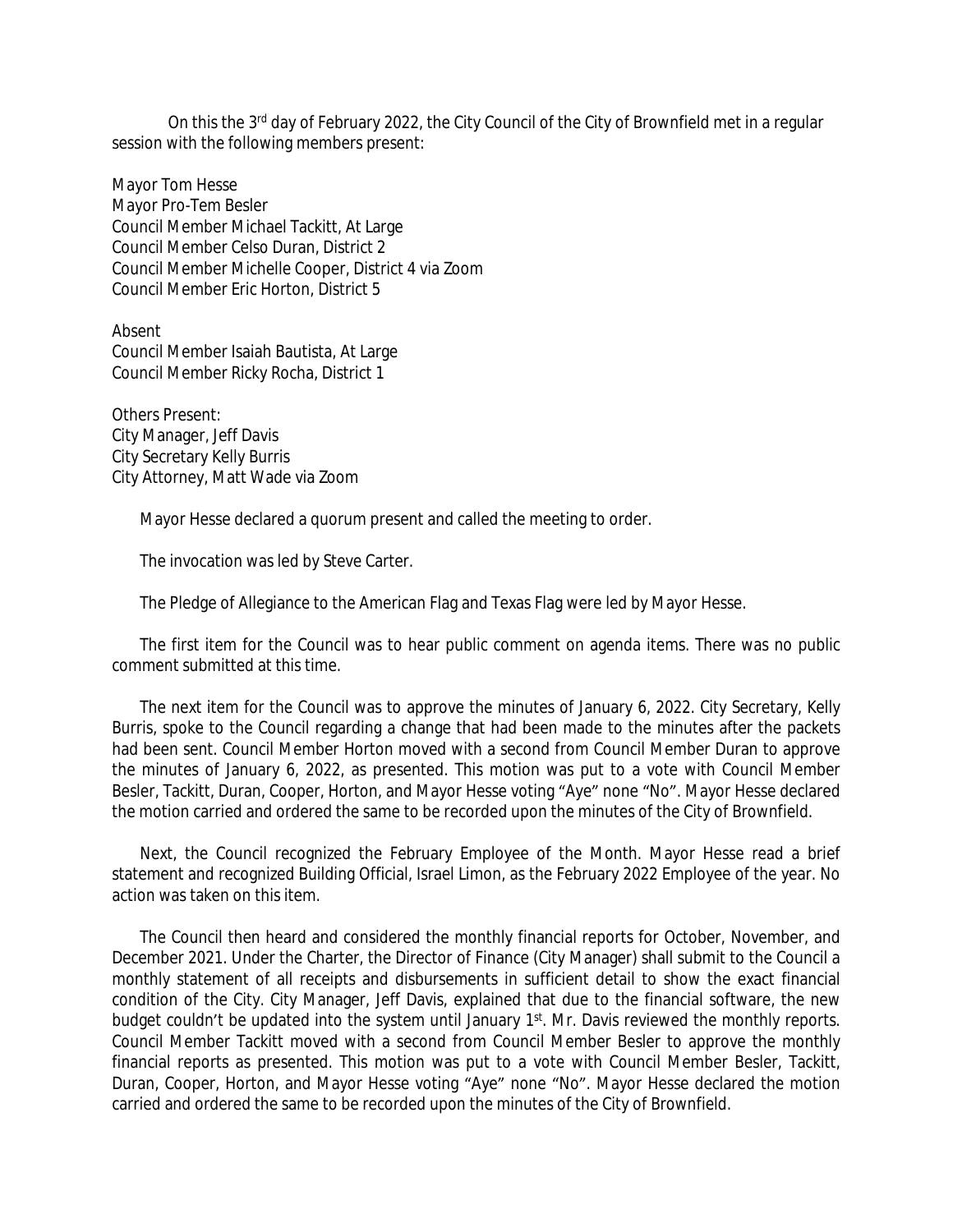Council then heard and considered the quarterly investment report. Under the City of Brownfield's Investment Policy, the Director of Finance (City Manager) shall cause a quarterly investment report to be prepared and presented to the City Council showing returns from the investment program. The reports shall comply with Section 2256.023 of the Public Funds Investment Act at a minimum. City Manager, Jeff Davis, presented the monthly investment report. Council Member Horton moved with a second from Council Member Besler to approve the quarterly investment report as presented. This motion was put to a vote with Council Member Besler, Tackitt, Duran, Cooper, Horton, and Mayor Hesse voting "Aye" none "No". Mayor Hesse declared the motion carried and ordered the same to be recorded upon the minutes of the City of Brownfield.

Next, the Council heard and considered the quarterly financial report on the Visitor Information Center program funded by Hotel-Motel Tax Funds. A representative of the Brownfield Chamber of Commerce will be here to issue the financial report for the first quarter of the 2021-2020 fiscal year on the Visitor Information Center program that is funded by Hotel/Motel Tax Funds as directed in the agreement between the City of Brownfield and Brownfield Chamber of Commerce. Chamber Director, Lorena Valencia presented the financial report to the Council via Zoom. Council Member Duran moved with a second from Council Member Tackitt to approve the financial reports as presented. This motion was put to a vote with Council Member Besler, Tackitt, Duran, Cooper, and Mayor Hesse voting "Aye" none "No". Council Member Horton abstained from voting. Mayor Hesse declared the motion carried and ordered the same to be recorded upon the minutes of the City of Brownfield.

The Council then ordered an election of the City of Brownfield on Saturday, May 7, 2022, for the purpose of electing a Mayor and three (3) Council Members for District 1, District 2, and District 3 for the City of Brownfield, Texas. The Council needs to order the election for the positions of Mayor, and Council Members District 1, 2, and 3. The Terry County Elections Administrator will be holding the election. Election day will be Saturday, May 7, 2022, with early voting beginning April 25, 2022 and ending May 3, 2022. Council Member Besler moved with a second from Council Member Horton to order an election of the City of Brownfield on Saturday, May 7, 2022. This motion was put to a vote with Council Member Besler, Tackitt, Duran, Cooper, Horton, and Mayor Hesse voting "Aye" none "No". Mayor Hesse declared the motion carried and ordered the same to be recorded upon the minutes of the City of Brownfield.

Council then discussed and considered amending Chapter 15 of the Brownfield City Code by amending Article 15.300, Entitled "Miscellaneous Regulations" by amending Section 15.307, Entitled "Possession of Alcoholic Beverages in City Parks" providing regulations for the possession and consumption of alcohol in parks within the City of Brownfield and providing for a system of application, permits, permit fees, and establishing regulations as recommended by the Brownfield Fireworks Celebration Committee and the Parks and Recreation Board. City Manager, Jeff Davis, spoke the Council regarding the recommendations and possibility of allowing alcohol in the Lynn Brisendine Community Plaza and in Coleman Park. After some discussion, Council Member Tackitt moved, Council Member Cooper seconded the motion to pursue an ordinance allowing alcohol in designated parks with regulations. This motion as put to a vote with Council member Besler, Tackitt, Duran, Cooper, and Mayor Hesse voting "Aye" and Council Member Horton voting "No". Mayor Hesse declared the motion carried and ordered the same to be recorded upon the minutes of the City of Brownfield.

Next, the Council discussed and considered Resolution No. 20220203 extension of the Declaration of Local Disaster-Mayoral Order due to public health emergency to slow and prevent the spread of COVID-19 in the City of Brownfield. City Attorney, Matt Wade, spoke regarding the Resolution. Council Member